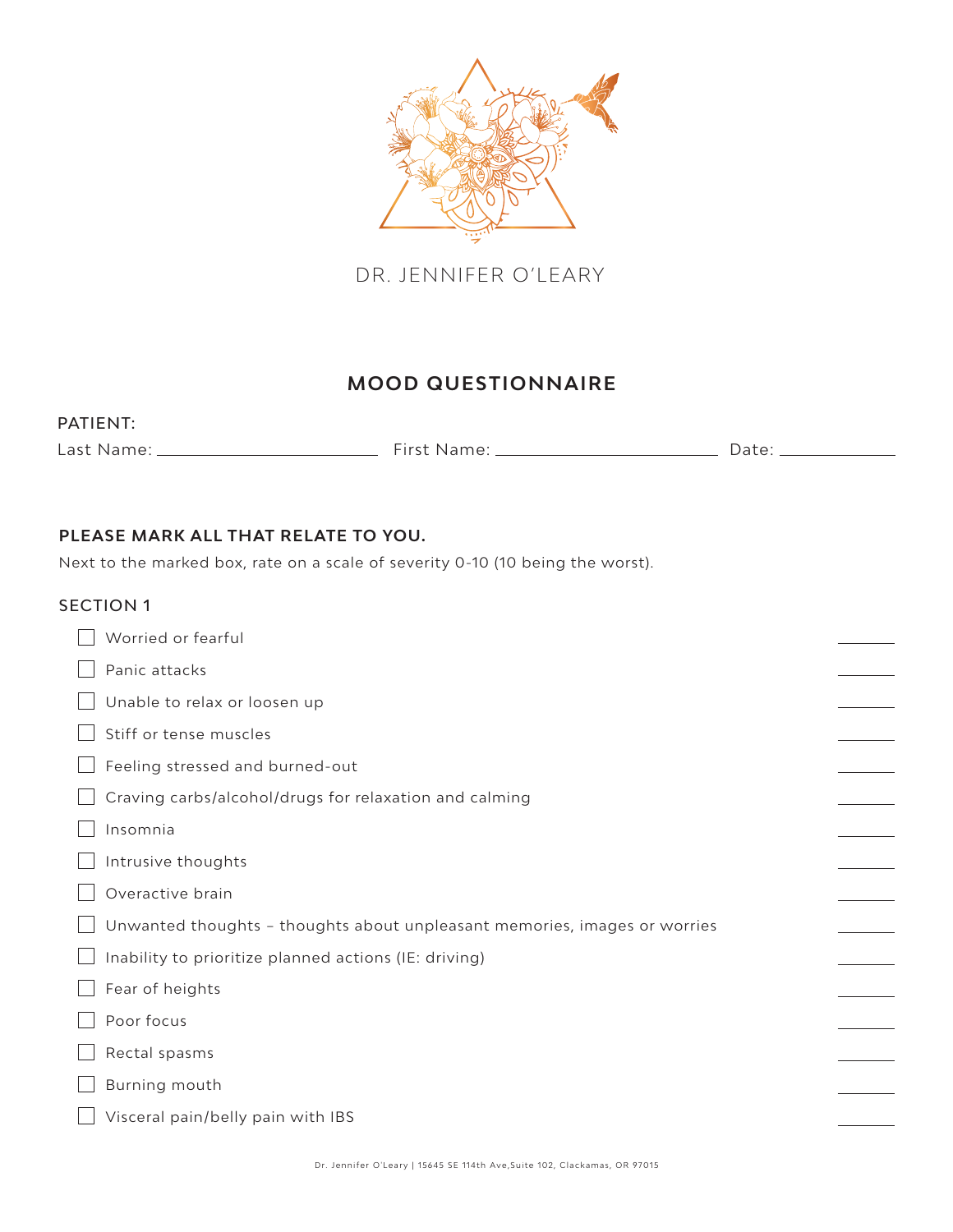## SECTION 2

| Anxiety                                                                       |  |
|-------------------------------------------------------------------------------|--|
| Panic attacks                                                                 |  |
| Phobias                                                                       |  |
| Worried or fearful                                                            |  |
| Obsessive thoughts or behaviors                                               |  |
| Perfectionism or being overly controlling                                     |  |
| Irritability                                                                  |  |
| Anxiety that's worse in the winter                                            |  |
| Winter blues or seasonal affective disorder (SAD)                             |  |
| Negativity                                                                    |  |
| Depression                                                                    |  |
| Suicidal thoughts                                                             |  |
| Excessive self-criticism                                                      |  |
| Low self-esteem                                                               |  |
| Poor self-confidence                                                          |  |
| PMS or hormonal/menopausal mood swings                                        |  |
| Sensitivity to hot weather                                                    |  |
| Hyperactivity                                                                 |  |
| Anger or rage                                                                 |  |
| Digestive issues                                                              |  |
| Fibromyalgia, temporomandibular joint syndrome (TMJ), or other pain syndromes |  |
| Difficulty getting to sleep, insomnia or disturbed sleep                      |  |
| Afternoon or evening cravings for carbs/alcohol/drugs                         |  |
| <b>SECTION 3</b>                                                              |  |
| Depression                                                                    |  |
| Apathy                                                                        |  |
| Easily bored                                                                  |  |
| Lack of energy                                                                |  |
| Lack of focus                                                                 |  |
| Lack of drive                                                                 |  |
| Low motivation                                                                |  |
| Attention deficit disorder                                                    |  |
| Procrastination and indecisiveness                                            |  |
| Craving carbs/alcohol/caffeine/drugs for energy                               |  |
|                                                                               |  |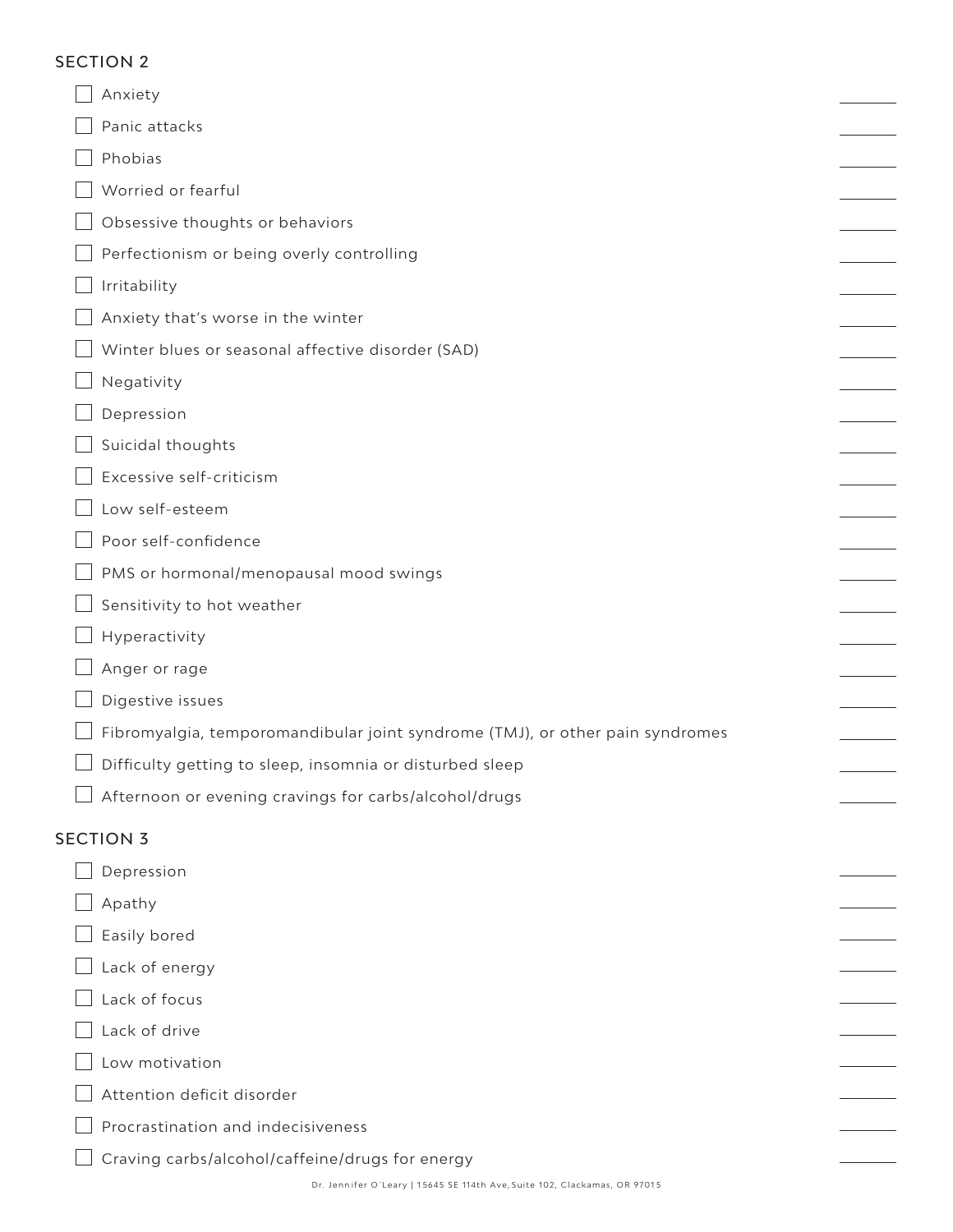## SECTION 4

| Heightened sensitivity to emotional pain                                                                                                     |  |
|----------------------------------------------------------------------------------------------------------------------------------------------|--|
| Heightened sensitivity to physical pain                                                                                                      |  |
| Crying or tearing up easily                                                                                                                  |  |
| Eating to soothe your mood, or comfort eating                                                                                                |  |
| Really, really LOVING certain foods/behaviors/drugs/alcohol                                                                                  |  |
| Craving a reward or numbing treat                                                                                                            |  |
| <b>SECTION 5</b>                                                                                                                             |  |
| Crave sugar/starch/alcohol any time during the day                                                                                           |  |
| Irritable, shaky, headachy - especially if too long between meals                                                                            |  |
| Intense cravings for sweets                                                                                                                  |  |
| $\Box$ Lightheaded if meals are missed                                                                                                       |  |
| Eating relieves fatigue                                                                                                                      |  |
| Agitated                                                                                                                                     |  |
| Easily upset                                                                                                                                 |  |
| Nervous                                                                                                                                      |  |
| <b>SECTION 6</b>                                                                                                                             |  |
| Anxious, shy, fearful or experiencing inner tension since childhood; hiding these feelings<br>from others                                    |  |
| Bouts of depression or nervous exhaustion                                                                                                    |  |
| Poor dream recall, stressful or bizarre dreams, or nightmares (low vitamin B6)                                                               |  |
| Excessive reactions to tranquilizers/barbiturates/alcohol/or other drugs, in which a little<br>produces a powerful response (low vitamin B6) |  |
| Preferring not to eat breakfast, experiencing light nausea in the morning, or being prone to<br>motion sickness (low vitamin B6)             |  |
| White spots or flecks on the fingernails or opaquely white or paper-thin nails (low zinc)                                                    |  |
| Poor appetite (low zinc)                                                                                                                     |  |
| Poor sense of smell or taste (low zinc)                                                                                                      |  |
| Joints popping, cracking, or aching; pain or discomfort between the shoulder blades;<br>or cartilage problems (low zinc)                     |  |
| Pale or fair skin or being the palest in the family, or sunburning easily, now or when younger                                               |  |
| Disliking protein or having ever been a vegetarian or vegan                                                                                  |  |
| Being sensitive to bright sunlight or noise                                                                                                  |  |
| Upper abdominal pain on your left side under the ribs or, as a child, having a stitch in<br>your side as you ran                             |  |
| Frequent fatigue                                                                                                                             |  |